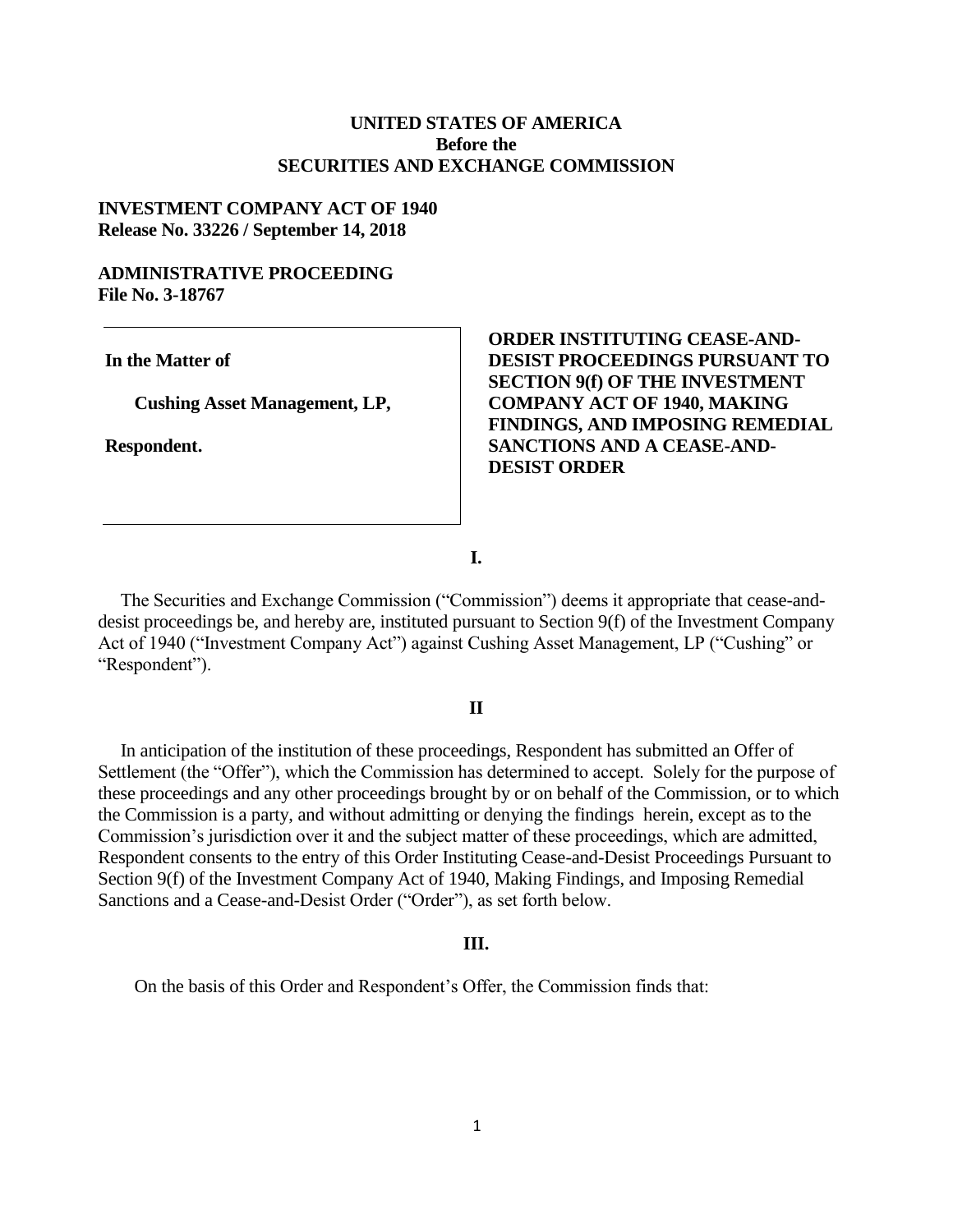### **SUMMARY**

 Cushing Asset Management, L.P. caused its client's violations of the affiliated transaction provisions of the Investment Company Act of 1940 ("Investment Company Act.") in connection with two undisclosed cross trades of approximately \$33.5 million. On December 20, 2012, Cushing, on behalf of a hedge fund it managed, sold 1,565,786 units of a publicly traded master limited partnership ("MLP") to a closed-end fund and open-end fund it also managed (the "Registered Funds"). Cushing used two brokers to execute the trades, resulting in its clients incurring \$125,000 in brokerage fees. As a result of the manner in which the transactions were conducted, the trades constituted cross trades between the affiliated hedge fund and Registered Funds, and Cushing caused the hedge fund client it advised to violate Section 17(a)(1) of the Investment Company Act.

### **RESPONDENT**

 **Cushing Asset Management, LP,** is a Texas Limited Partnership that has been a registered investment adviser since June 2004 and is headquartered in Dallas, Texas. Cushing has approximately \$3.5 billion in assets under management.

## **FACTS**

1. In December 2012, Cushing decided that it wanted to sell 1,565,786 units of an MLP (the "Traded Securities") on behalf of a hedge fund client on December 20, 2012, which was the day those units would become unrestricted.

2. The Traded Securities' publicly traded units were thinly traded. In the month before December 20, 2012, the publicly traded units had an average daily trading volume of approximately 51,000 units at prices that ranged from \$22.00 to \$23.75. Thus, the 1,565,786 units Cushing wished to sell for its hedge fund client would be an almost 31-fold increase in the average daily trading volume. Restricted units owned by others unaffiliated with Cushing were also going to become unrestricted on December 20, 2012.

3. Cushing determined that the same day it planned to sell units of the Traded Securities, it would purchase the same total number of units of the Traded Securities for the Registered Funds.

4. Before executing the transaction, Cushing personnel consulted with legal counsel as to how to conduct the trades so that they would not be "cross-trades." Based on counsel's privileged advice, Cushing personnel orally provided instructions to the firm's traders regarding how to place the trades, but did not specify how to implement the instructions. The traders did not seek guidance on how to implement the instructions and did not follow the instructions in significant ways.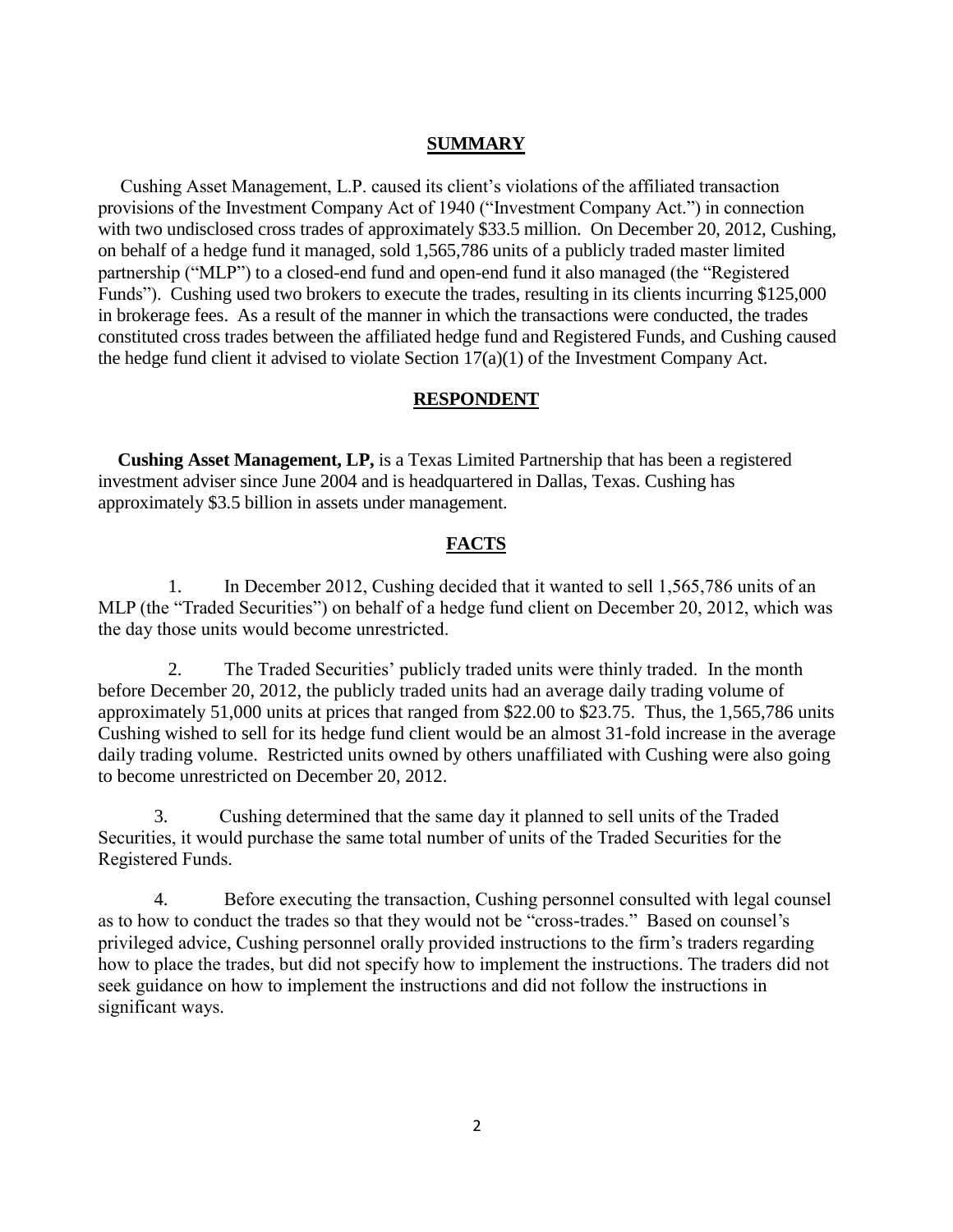5. On December 20, 2012, at approximately 2:30 p.m., a Cushing trader placed a sell order for the Traded Securities on behalf of the hedge fund Cushing advised. The trader placed the order with Broker A, which took the trade on an agency basis.

6. A Cushing trader contacted Broker B that same day and stated that Cushing had a sell order that the trader characterized as a "private" trade. Broker A subsequently contacted Broker B.

7. At approximately 3:30 p.m., a Cushing trader placed a corresponding buy order with Broker B for the same number of units of the Traded Securities and instructed Broker B to allocate the units to the Registered Funds. Broker B placed the buy order as agent for Cushing. The buy order was almost instantaneously executed at \$21.36 per unit for a total purchase price of approximately \$33.5 million. Because the Traded Securities still bore a restrictive legend, the December 20, 2012 trades did not settle until over a week later when the legend was removed.

8. The Cushing clients incurred total brokerage fees of approximately \$125,000.

9. These trades made up over 40% of the trading volume for the units on December 20, 2012.

10. As a result of the conduct described above, Cushing caused the hedge fund it advised to knowingly sell securities to the Registered Funds in violation of Section 17(a)(1) of the Investment Company Act, which prohibits an affiliated person of a registered investment company from selling any security to such registered company unless the Commission has granted an order under Section 17(b) of the Investment Company Act exempting the transaction from the provisions of Section 17(a).

# **IV.**

In view of the foregoing, the Commission deems it appropriate to impose the sanctions agreed to in Respondent's Offer.

Accordingly, pursuant to Section 9(f) of the Investment Company Act, it is hereby ORDERED that**:**

A. Respondent cease and desist from committing or causing any violations and any future violations of Section 17(a)(1) of the Investment Company Act.

B. Respondent shall, within 10 days of the entry of this Order, pay a civil money penalty of \$100,000 to the Securities and Exchange Commission for transfer to the general fund of the United States Treasury in accordance with Exchange Act Section 21F(g)(3). If timely deposit of the civil penalty is not made by the required payment date, additional interest shall accrue pursuant to 31 U.S.C. 3717.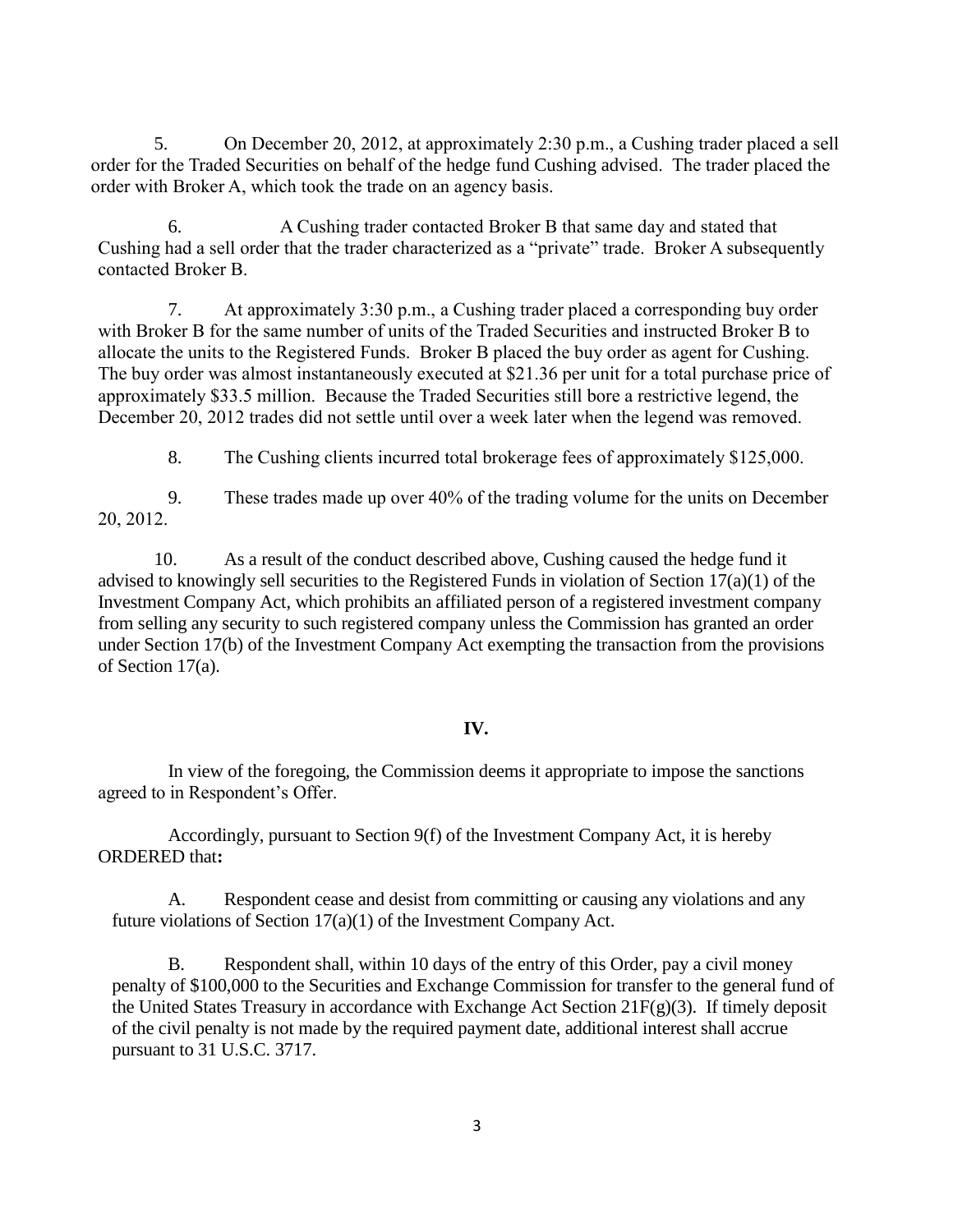- C. Payment must be made in one of the following ways:
	- (1) Respondent may transmit payment electronically to the Commission, which will provide detailed ACH transfer/Fedwire instructions upon request;
	- (2) Respondent may make direct payment from a bank account via Pay.gov through the SEC website at [http://www.sec.gov/about/offices/ofm.htm;](http://www.sec.gov/about/offices/ofm.htm) or
	- (3) Respondent may pay by certified check, bank cashier's check, or United States postal money order, made payable to the Securities and Exchange Commission and hand-delivered or mailed to:

Enterprise Services Center Accounts Receivable Branch HQ Bldg., Room 181, AMZ-341 6500 South MacArthur Boulevard Oklahoma City, OK 73169

Payments by check or money order must be accompanied by a cover letter identifying Cushing Asset Management, L.P. as a Respondent in these proceedings, and the file number of these proceedings; a copy of the cover letter and check or money order must be sent to Dabney O'Riordan, co-Chief, Asset Management Unit, Division of Enforcement, Securities and Exchange Commission, 444 South Flower Street, Suite 900, Los Angeles, CA 90071.

D. Amounts ordered to be paid as civil money penalties pursuant to this Order shall be treated as penalties paid to the government for all purposes, including all tax purposes. To preserve the deterrent effect of the civil penalty, Respondent agrees that in any Related Investor Action, it shall not argue that it is entitled to, nor shall it benefit by, offset or reduction of any award of compensatory damages by the amount of any part of Respondent's payment of a civil penalty in this action ("Penalty Offset"). If the court in any Related Investor Action grants such a Penalty Offset, Respondent agrees that it shall, within 30 days after entry of a final order granting the Penalty Offset, notify the Commission's counsel in this action and pay the amount of the Penalty Offset to the Securities and Exchange Commission. Such a payment shall not be deemed an additional civil penalty and shall not be deemed to change the amount of the civil penalty imposed in this proceeding. For purposes of this paragraph, a "Related Investor Action" means a private damages action brought against Respondent by or on behalf of one or more investors based on substantially the same facts as alleged in the Order instituted by the Commission in this proceeding.

By the Commission.

Brent J. Fields